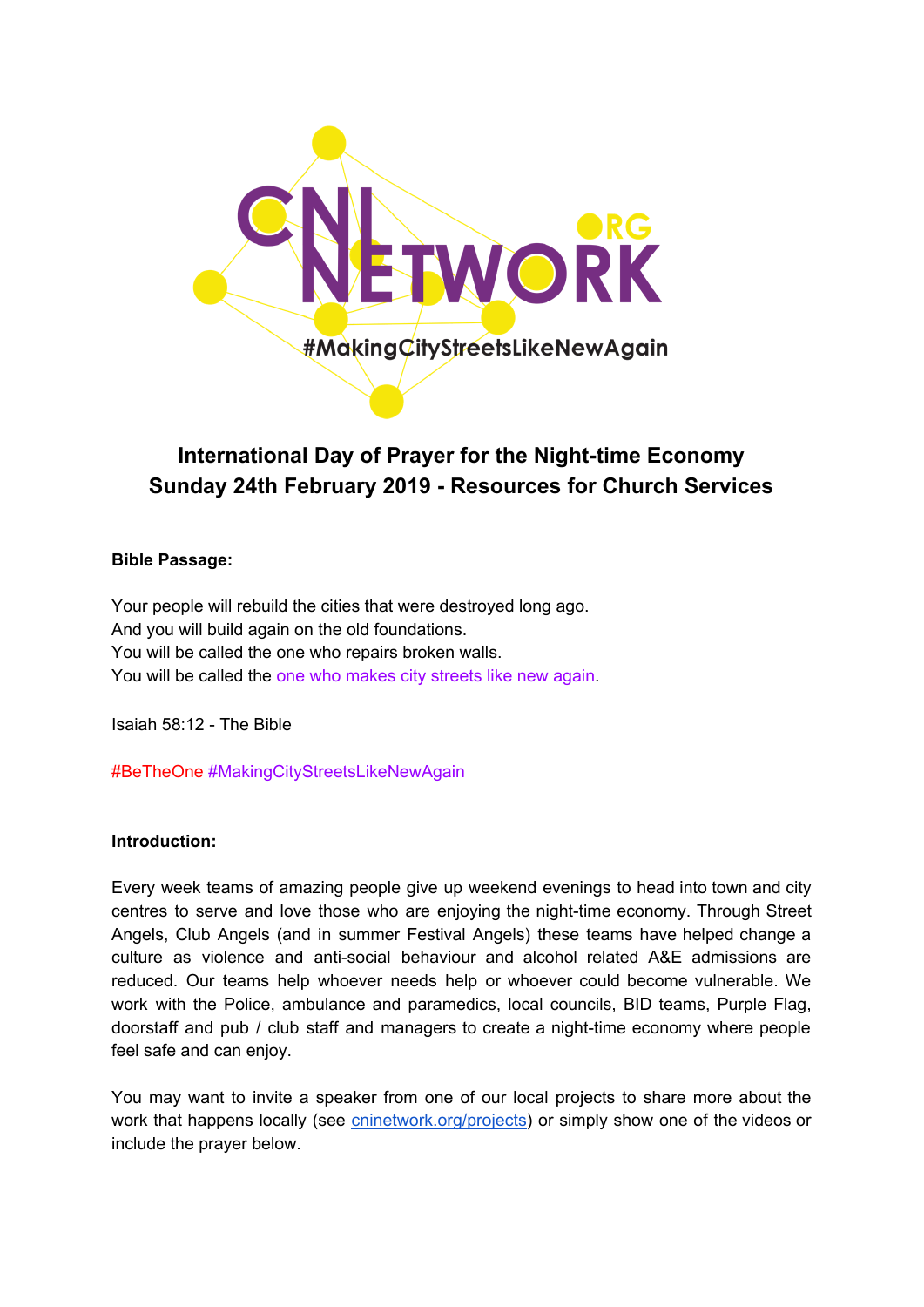# **Video Resources:**

[www.cninetwork.org/blog/new-videos-for-cni-network-from-radio-yorkshire](http://www.cninetwork.org/blog/new-videos-for-cni-network-from-radio-yorkshire) - 2 videos featuring an interview with Paul Blakey MBE talking Street and Festival work

<https://youtu.be/Wm30JQ5QFZI> - BBC's Songs of Praise feature Street Angels Magaluf

[www.youtube.com/watch?v=HfG1mymgh6k](https://www.youtube.com/watch?v=HfG1mymgh6k) - BBC Newsnight feature Street Angels Magaluf

[https://youtu.be/udj0d\\_rG2GU](https://youtu.be/udj0d_rG2GU) - BBC Street Patrol follows a Club Angels team

[www.youtube.com/watch?v=ia1xyL0OE-A](http://www.youtube.com/watch?v=ia1xyL0OE-A) - Festival Angels at work, Leeds Festival

# **Prayer Pointers:**

*Include the points of the celebration:*

- work we do on the streets, in clubs and at festivals
- those we help
- our volunteers in our 130 local CNI [projects](http://www.sa-cni.org.uk/projects.html) and for those who volunteer as Street Pastors, homelessness work, addiction support, etc
- great partnerships with a wide range of organisations
- that alcohol related violence and A&E admissions are reducing year on year in the UK
- that the church is at the heart of change within the night-time economy

## *Include the points for prayer:*

- further significant reductions in violent crime and anti-social behaviour
- the night-time industry and its workers
- situations around human trafficking, binge drinking, depression, etc
- CNI Network as we expand to new towns and countries and support new project ideas
- partner organisations including Police, Fire, etc and for improved links
- work with young people around alcohol and safety
- finances for local projects and the international CNI Network
- that people will have a **[SafeNightOut.party](http://www.cninetwork.org/safenightout-party.html)** with no incidents or injury

## **Prayer:**

Lord as we pray 'God's Kingdom come, God's will be done, on earth as in heaven' help us to be people who make that a reality for our communities. We thank you for the work that happens at night in communities across the UK and overseas to help make this prayer a reality. We pray for every single person who has received help from one of the Street, Club